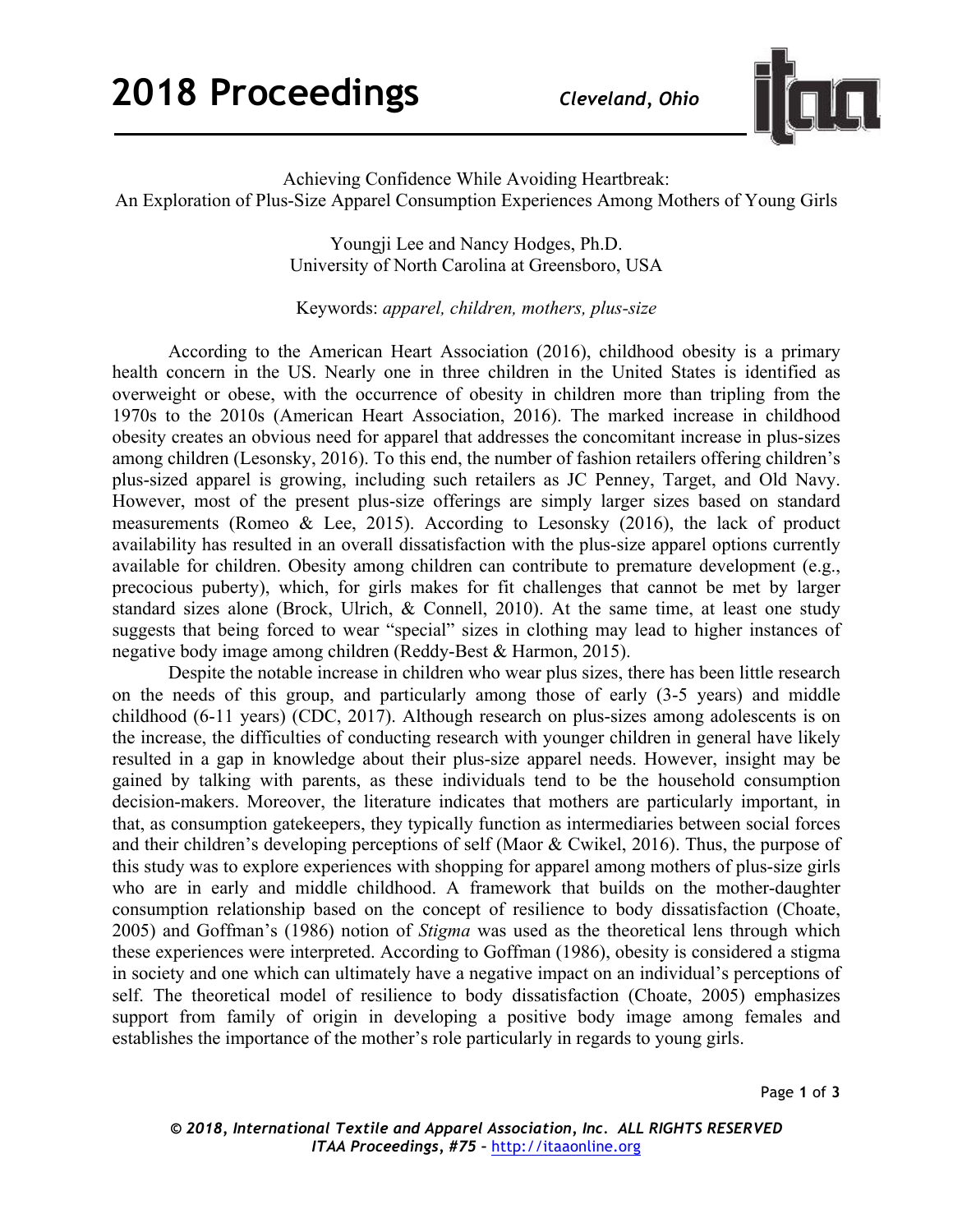A qualitative approach was employed to collect data, including netnographic observation and in-depth interviews. With IRB approval from the researchers' university, observation of Facebook discussion groups related to overweight children was conducted over an eight-week period to establish understanding of the topics of importance, including plus-size apparel consumption, among parents. Interviews were conducted with ten mothers of girls between 3 and 11 years old who have experiences with purchasing plus-size apparel for their daughters. Snowball and purposive sampling strategies were used for the selection of interview participants. Participants' daughters were considered overweight or obese based on the body mass index (BMI). Participants were asked to talk about their experiences with shopping for apparel for their young daughters as well as to share their thoughts on their daughters' apparel needs. Interviews were transcribed verbatim and then analyzed alongside observations by comparing similarities and differences across the data and relative to the theoretical framework (McCracken, 1988). Categories were identified and used to structure three emergent themes: *styles*, *sizes*, and *stigma*.

*Styles* were important to the decision-making process among all participants and within the online discussions. Participants wanted their daughters to feel confident wearing styles similar to other children the same age in order to ensure that they did not look different from their peers, and in turn, perceive themselves to be "different" due to body size. However, the challenge lies in finding "age appropriate" styles. Often, participants have searched for apparel outside of the children's section, but as Jessica explained, "I started looking in the junior section but then they look too mature." In a similar vein, *sizes* were a major concern among participants. Most sought to avoid garments that were sized to be formfitting in the stomach area, bust line, and legs. Interestingly, several were active online shoppers due to the lack of product availability in stores. As Diane said, "Mostly I have to shop online because there're not a whole lot in stores." Another reason for shopping online stemmed from the *stigma* prompted by the in-store shopping experience. Participants sought to protect their daughters from feeling badly when they found styles that they liked but were unavailable in plus sizes. Consequently, as Sara stated, "I don't take her because I don't want her to feel bad about herself when it doesn't fit." Reflecting a frequent point of discussion online, several participants sought to prevent their daughters from becoming aware of the differences in size categories. As Kate explained, "It's kind of disheartening to buy for plus size and they are always in a separate place." Participants like Kate want stores to deemphasize "plus" so that their daughters have the same shopping experiences as their friends, and to protect them from a "…potentially heartbreaking experience."

Findings of this study reveal the extent to which mothers of overweight young girls face challenges in finding stylish, age appropriate, well-fitting plus-sized clothing for their daughters, despite the number of retailers that offer expanded children's sizes. Mothers play a significant role in their daughters' apparel consumption in terms of selecting appropriate clothing, but also in protecting them from the potential negative psychological effects of the "plus" size designation. Overweight children are more likely to have distinct physical and psychological needs as they go through different stages of growth and because they are stigmatized due to their weight (Goffman, 1986). Results of this study indicate the need for retailers to carefully consider how to best develop and sell products designed to target this vulnerable consumer population.

Page **2** of **3**